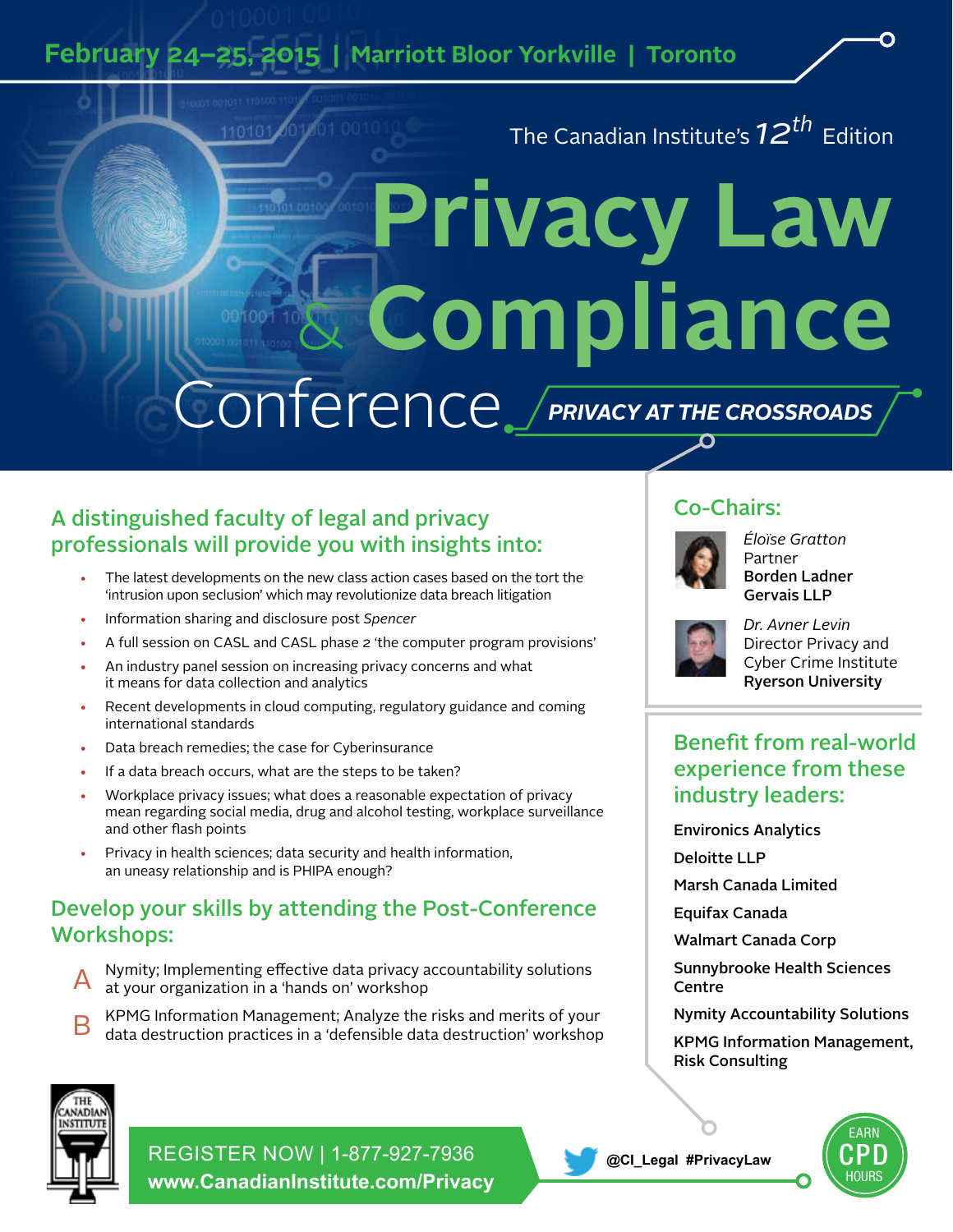# **Be part of Canada's premier forum on Privacy Law and Compliance**



The Privacy field has been rapidly evolving as practitioners are increasingly having to deal with the rise of big data and informational privacy as well as workplace privacy issues. At the same time, new jurisprudence and informational privacy as well as workplace privacy issues. At the same time, new jurisprudence and legislation is reacting to these fast moving trends. This conference will keep you on top of the latest developments.

This conference will cover:

- The latest developments on the new class action cases based on the tort the 'intrusion upon seclusion' which may revolutionize data breach litigation
- Information sharing and disclosure post Spencer
- A full session on CASL and CASL phase 2 'the computer program provisions'
- An expert panel session on the increasing privacy concerns and what it means for data collection and analytics
- Recent developments in cloud computing, regulatory guidance and coming international standards
- Data Breach Remedies; The case for Cyberinsurance
- If a data breach occurs, what are the steps to be taken?
- Workplace privacy issues; what does a reasonable expectation of privacy mean regarding social media, drug and alcohol testing, workplace surveillance and other flash points
- Privacy in health sciences; data analytics and health information, an uneasy relationship, and is PHIPA enough?
- As well as detailed workshops on demonstrating privacy data accountability and defensible data destruction

By attending the Canadian Institute's Privacy and Compliance conference you will be up to date on important jurisprudence, legislation and legal and business trends relating to the fast moving world of privacy.

Register now and save your seat be calling 1-877-927-7936 or by visiting our website at www.CanadianInstitute.com/Privacy

### Hear from our distinguished speaker faculty:

*ÉloÏse Gratton* Partner and Co-Chair of the Privacy Practice Group, Borden Ladner Gervais LLP

*Dr. Avner Levin* Director of the Privacy and Cyber Crime Institute, Ryerson University

*Chantal Bernier* Counsel, Dentons Canada LLP

*David Goodis*  Assistant Commissioner (Acting) of the Office of the Information and Privacy Commissioner of Ontario

*Alex Cameron* Partner, Fasken Martineau LLP

*Tim (Timothy) M. Banks* Partner, Dentons Canada LLP

*Barry B. Sookman* Senior Partner, McCarthy Tetrault LLP

*David B. Elder* Counsel, Stikeman Elliott LLP *Jan Kestle* President and Founder, Environics Analytics *David Stewart*

National Leader Analytic and Forensic Technology, Deloitte LLP

*Stephanie Rich* Assistant General Counsel and Privacy and Ethics Officer, AIMIA

*Lisa R. Lifshitz* Partner, Torkin Manes LLP

*John Russo* Vice President, Legal Counsel & Chief Privacy Officer, Equifax Canada

*Russell P. Cohen* Partner, Orrick, Herrington & Sutcliffe LLP, San Francisco

*Gregory L. Eskins* Senior Vice President, National Cyber Practice Leader, Marsh Canada Limited

*Daniel J. Michaluck* Partner, Hicks Morley LLP *Dean Dolan* Vice President, Associate General Counsel and Privacy Officer, Wal-Mart Canada Corp

*Lisa Stam* Partner, Koldorf Stam LLP

*Michael Lynk* Associate Professor of Law, Western University

*Jeff Curtis* Chief Privacy Officer, Sunnybrooke Health Sciences Centre Toronto

*Michael Power* Lawyer and Author

*Lauren Reid* Director, Accountability Solutions, Nymity Inc.

*Jessica Lavery* Manager, Accountability Solutions, Nymity Inc.

*V. Nicole Godin* Senior Manager, Information Management, Risk Consulting, KPMG Canada

## Legal Accreditation:



This program is eligible for up to 9 substantive hours by the Law Society of Upper Canada.

This program has been approved by the Law Society of Saskatchewan for 9.0 CPD hours for the conference. Members will also receive an additional 2.0 CPD credit hours for each workshop attended.

The same number of hours may be applied toward your continuing legal educational requirements in British Columbia.

The Barreau du Québec recognizes training activities held outside of the province so long as the activities have been approved by another Provincial Law Society.

For Alberta lawyers, consider including this course as a CPD learning activity in your mandatory annual Continuing Professional Development Plan as required by the Law Society of Alberta.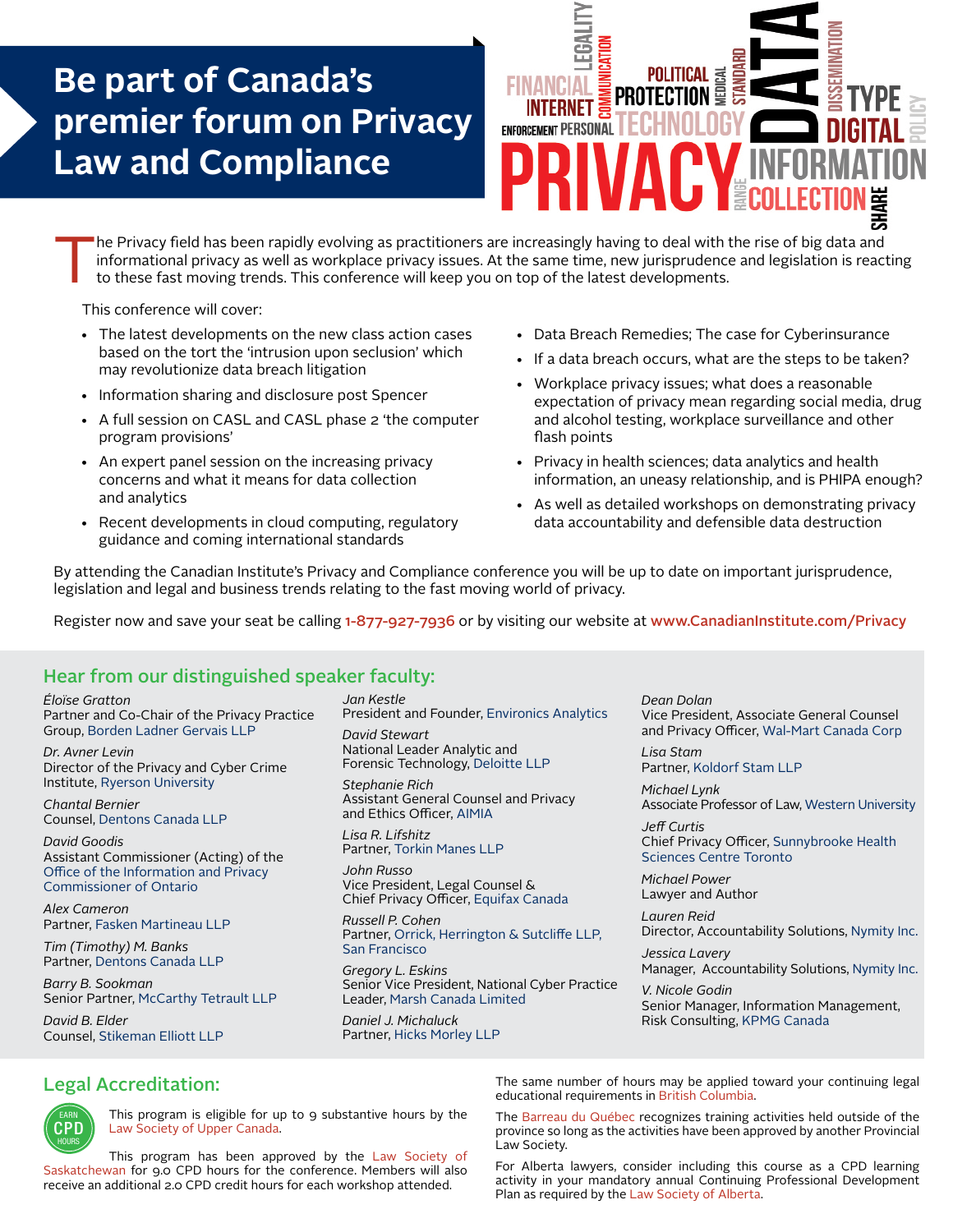# **Day 1 | Tuesday, February 24, 2015**

7:15 Registration Opens and Refreshments are Served

#### 8:15 Opening Remarks from Co-Chairs

#### *Éloïse Gratton*

Partner and National Co-Chair of the Privacy Practice Group, Borden Ladner Gervais LLP

*Dr. Avner Levin (SJD, Toronto)* Director of the Privacy and Cyber Crime Institute Ryerson University

#### 8:30 Keynote Address 'Privacy at the Crossroads'

# *Chantal Bernier*

#### Counsel, Dentons Canada LLP

*Ms. Bernier comes into private practice after a long and distinguished career serving the public, most recently leading the Office of the Privacy Commissioner of Canada as Interim Privacy Commissioner and as Assistant Commissioner. Drawing on her deep experience in the privacy field, Ms. Bernier's keynote will highlight how privacy law and policies need to adapt to a new reality of risks to preserve the right to privacy. Ms. Bernier poses the question; how do we embrace progress of information technology and benefit from the richness of its holdings, while preserving the fundamental right, and visceral need, to privacy? This presentation seeks to identify and explore these cross-roads to propose a path forward for each.*

#### 9:30 Recent Developments in Privacy Law Jurisprudence and Regulation Part 1

*Alex Cameron* Partner, Fasken Martineau

*There have been significant new developments in the legislation and jurisprudence regarding privacy, including the recent damage awards and certification of class action litigation cases for violations of privacy. Mr. Cameron will highlight and discuss important new cases and trends based on a breach of privacy rights. He will discuss:*

- What are the flash points of current cases and class actions concerning breaches of privacy?
- Are there new paths for remedies in health information litigation?
- What recent and anticipated legislative developments should organizations be aware of?

#### 10:15 Networking Refreshment Break

#### 10:30 Recent Developments in Privacy Law Jurisprudence and Regulation Part 2

#### *Tim (Timothy) M. Banks* Partner, Dentons Canada LLP

*The question of how and when personal information can be shared across organizations and when it can be disclosed pursuant to investigations is a fast moving issue.*

*Mr. Banks will discuss the implications of information sharing provisions among organizations in the context of fraud protection, and in the event of law enforcement investigations. He will discuss:*

• What do the accountability provisions require in S-4, the Digital Privacy Act?

- Post *Spencer*, what should your policies be regarding law enforcement requests for information?
- What should you do if you receive a preservation order under new Bill C-13, the Protecting Canadians from Online Crime Act?

#### 11:15 **CASL Update and Phase 2**

#### *Barry B. Sookman*

Senior Partner, McCarthy Tetrault

*Mr. Sookman will bring his expert commentary and advice to bear on the new provisions in CASL including the new 'computer program provisions' of phase 2 which will come into effect in January 2015.* 

*This session will bring you up to date on the regulatory guidance from the CRTC, its interpretation and on-going issues with this controversial legislation.*

#### 12:00 Networking Luncheon

An audience with:

*David Goodis,*

Assistant Commissioner (Acting), Office of the Information and Privacy Commissioner of Ontario

#### $1:15$  Privacy and Big Data: The Way forward

#### Moderator:

*Dr. Avner Levin* Director of the Privacy and Cyber Crime Institute Ryerson University

Panelists:

*David B. Elder* Counsel, Stikeman Elliott

*Jan Kestle*

President and Founder, Environics Analytics

#### *David Stewart*

National Leader Analytic and Forensic Technology Deloitte LLP

#### *Stephanie Rich*

Assistant General Counsel Privacy and Ethics Officer AIMIA

*Big data and its collection is more and more frequently regarded by the public as intrusive and a potential violation of their right to privacy. At the same time, the world of big data and the analytics brought to bear on it has never been more important. This industry focused panel will explore where privacy regulations have been and where they are headed given the exponential rise of a new world of data, the potential use and abuse of data and whether customer consent may be a path forward.*

#### 2:15 Cloud Computing and Privacy Considerations

#### *Lisa R. Lifshitz* Partner, Torkin Manes

*Increasingly the collection of big data requires big storage. Ms. Lifshitz will present on emerging cloud computing issues.*

- Cross border data transfers; which laws apply to data stored in the cloud?
- Cloud computing privacy responsibilities and considerations; guidance from the Office of the Privacy Commissioner and provincial regulators
- Minimum requirements of cloud provider's and third party subcontractors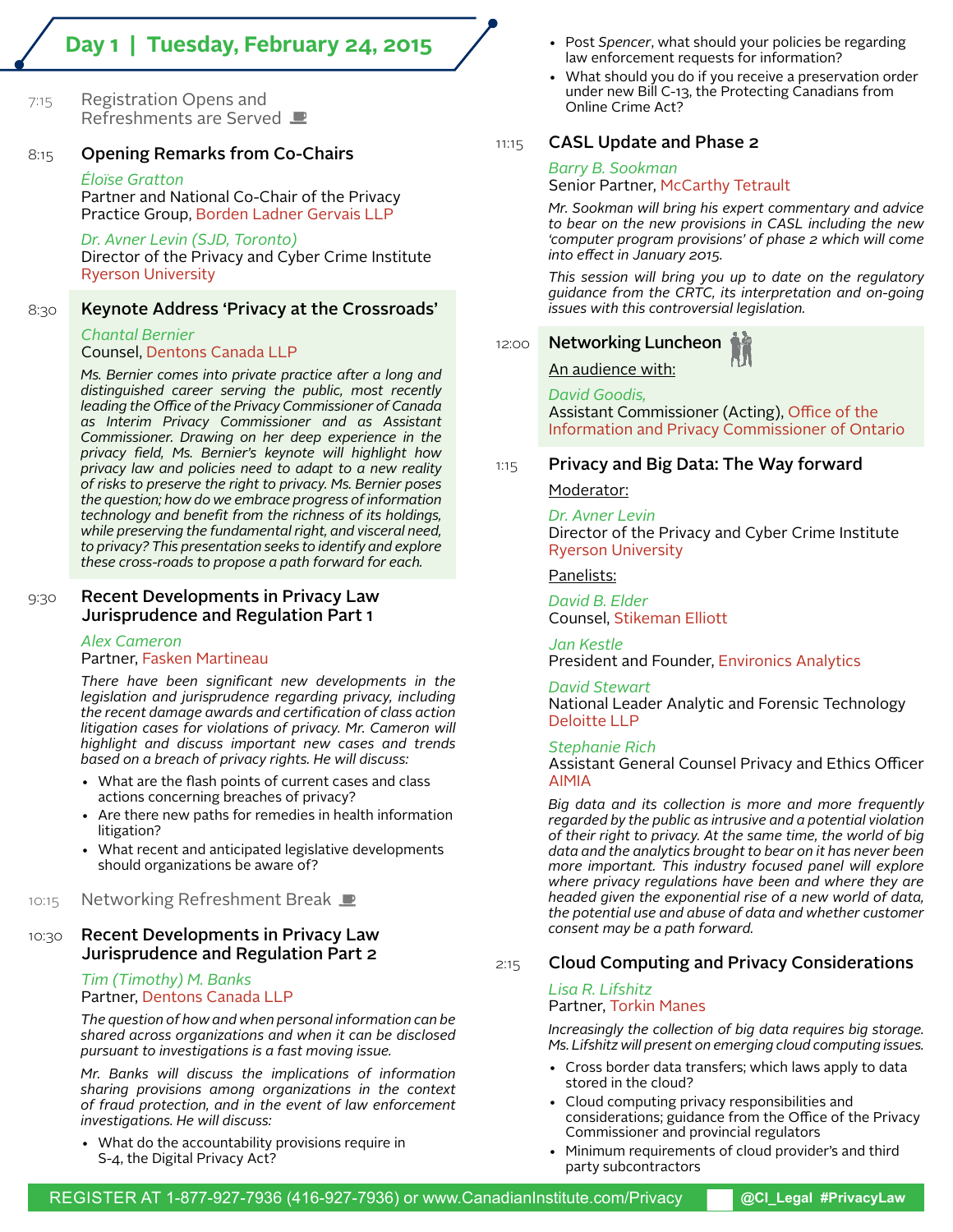- The new cloud computing standards of ISO/IEC 27018:2014
- Best practices re data security

3:00 Networking Refreshment Break

#### 3:15 Data Breach Remedies: The case for Cyberinsurance

#### Moderator:

*Dr. Avner Levin* Director of the Privacy and Cyber Crime Institute Ryerson University

#### Panelists:

#### *John Russo*

Vice President, Legal Counsel & Chief Privacy Officer Equifax Canada

*Russell P. Cohen* Partner, Orrick, Herrington & Sutcliff LLP San Francisco

#### *Gregory L. Eskins*

Senior Vice President, National Cyber Practice Leader, Marsh Canada Limited

*Identity theft, lost and stolen data are major problems for both individuals and organizations when they occur. While increasing vigilance is important, insuring against breaches and theft is an increasingly important response. The panel will explore questions such as;*

- How does one insure against data breaches?
- Cyberinsurance, what's covered and what is not
- Identity theft and cyberinsurance
- Practical tips for improving cyberinsurance coverage, maximizing insurance recovery following a data breach
- Emerging cyberinsurance issues

#### 4:15 Data Breach Remedies: If a data breach occurs (and it will) now what?

#### *Éloïse Gratton*

#### Partner, Borden Ladner Gervais LLP

*Most organizations, regardless of their size, reputation or their efforts, will at one time or another be facing the occurrence of a security breach affecting personal information in their custody or control.*

*Ms. Gratton will provide a detailed and comprehensive analysis of how to respond to data breaches including:*

- Evaluating the breach, and the risk for the organization and the public
- Who should be informed, how should they be informed and what information should be included in the notification?
- Are there multiple parties and multiple jurisdictions?
- What assistance can be offered to individuals affected by the breach?
- What should your communications plan include?
- Case studies and scenarios

Conference Adjourns

5:15 Day 1 Closing Remarks from Co-Chairs

SPONSORSHIP & EXHIBITION OPPORTUNITIES Maximize your organization's visibility in front of key decision-makers in your target market. For more information, contact Director of Sponsor Relations,

- 8:15 Coffee Served ■
- 8:45 Opening Remarks from Co-Chairs
- 9:00 Workplace Privacy Roundtable

#### Moderator:

*Éloïse Gratton* Partner, Borden Ladner Gervais LLP

**Day 2 | Wednesday, February 25, 2015**

#### Panel:

*Daniel J. Michaluk* Partner, Hicks Morley LLP

*Dean Dolan* Vice President, Associate General Counsel and Privacy Officer, Wal-Mart Canada Corp

*Lisa Stam* Partner, Koldorf Stam LLP

#### *Michael Lynk*

Associate Professor of Law, Western University

*This session is comprised of a roundtable with a panel of experts who will discuss, with delegate participation, current issues in workplace privacy including; BYOD, workplace surveillance, drug and alcohol testing, social media use and implications, 'cyberloafing', freedom of expression in the workplace, the use of biometric identifiers, location tracking of employees, predictive workplace analytics, the challenges in managing a global privacy program across different jurisdictions, and other current workplace privacy topics in the context of important recent case law.*

#### 10:45 Networking Refreshment Break

#### 11:00 Privacy Risk and Emerging IT Governance Issues in Health Care

*Jeff Curtis* Chief Privacy Officer Sunnybrooke Health Sciences Centre (Toronto)

*Mr. Curtis will bring his knowledge of health privacy, based on his expertise and experience in both IT and Privacy Governance, and discuss;*

- How the privacy office has evolved from ensuring legislative compliance to an operational assurance function with the information technology and services group
- How the IT governance function in health care is only recently starting to be addressed from a privacy perspective
- Looking ahead, what are the implications for privacy functions in an increasingly shared system and in an audit and compliance focused environment?

#### *Michael Power*

#### Lawyer and Author

*Health care information is often the number one privacy concern of individuals, but at the same its effective use necessarily entails the collection and management of large amounts of data. In this session Mr. Power will explore emerging concerns such as:*

- Is data analytics and personal health information a proactive tool or invasive practice?
- Regarding disclosure; should new rules be imposed on non custodian recipients?
- Information stewardship, is PHIPA enough?
- Health technology; should location matter anymore?

#### 12:00 **Concluding Remarks from Conference Co-Chairs**

12:15 Conference Concludes Legal and Finance, Toshiba Billings at 416-927-0718 ext. 7246, toll-free 1-877-927-0718 ext. 7246 or by email at T.Billings@CanadianInstitute.com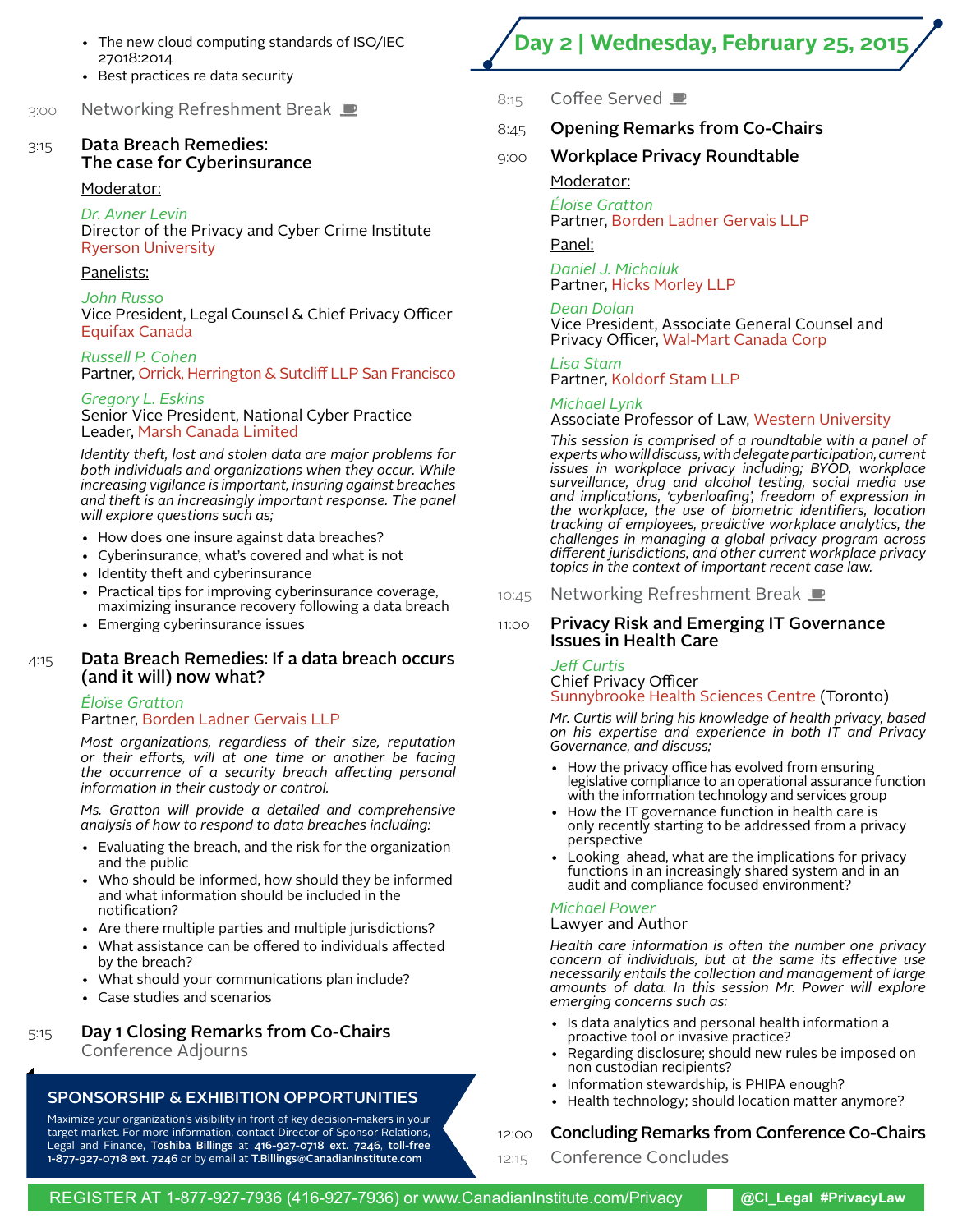*1.15 pm – 3.15 pm (Registration Opens at 12:45 pm)*

#### $\overline{\mathsf{A}}$  Demonstrating Accountability Workshop NYMITY

#### *Lauren Reid*

1

2

Director, Accountability Solutions, Nymity

#### *Jessica Lavery*

Manager, Accountability Solutions, Nymity

*Accountability has become an increasingly important concept in privacy around the world, and Canada has emerged as a leader in bringing the concept to the practical realm. This workshop will clarify the meaning of data privacy accountability and discuss the reasons organizations today are looking for solutions to demonstrate accountability. We will discuss a number of approaches to demonstrating accountability, focusing on the Nymity Data Privacy Accountability Scorecard™. After the introductory presentation, the session will explore; approaches to Demonstrating Accountability, the Nymity Data Privacy Accountability Scorecard, and then move into a hands-on workshop demonstrating accountability using a Scorecard with Real World Case Studies for Demonstrating Accountability. Participants will be able to either follow along with an example or create their own Scorecard. At the end of the workshop, participants will be able to answer the question: 'how do you know your privacy program is effectively implemented?' All participants will also receive a free copy of the book "A Privacy Officer's Guide to Demonstrating Accountability" as well as support materials and access on online resources.*

*3.30 pm – 5.30 pm (Registration Opens at 3:00 pm)*

#### $\mathbf B$  Defensible Data Destruction

#### *V. Nicole Godin*

Senior Manager, Information Management, Risk Consulting, KPMG

*The workshop will provide attendees an opportunity to learn about the emerging trend known as Defensible Data Destruction "DDD" within an information risk management context as well as provide them with guidance on how to assess the risk and merits of their own organizational data destruction practices. Operational – managed storage costs; system performance management; infrastructure decommissioning cycles and technology obsolescence; data value lifecycle. Legal/ regulatory – privacy requirements related to destruction; Sedona principles and associated search and production requirements; records retention rules; legal holds; spoliation. Governance – information management policy alignment; Records Retention Schedules; monitoring/ reporting and oversight of data lifecycle performance and risks; Compliance – evidence effective compliance controls related to management of organizational information Principles for best practice-taking a risk based approach to DDD.*

*\* A light lunch will be served for those staying for the afternoon workshops.*

回線回 n

To receive exclusive discounts, program updates and offers, join our email list at www.canadianinstitute.com/emaillist

#### CALL, EMAIL, VISIT OUR WEBSITE, OR REGISTER BY MAILING/FAXING FORM BELOW:

#### YES! Register the following delegate for the **Privacy Law & Compliance Conference**

| <b>FEE PER DELEGATE</b>                                                                                                                                                                           | <b>SAVE \$200</b><br>Register & Pay by January 20, 2015                                                                               | Register & Pay after January 20, 2015 |  |
|---------------------------------------------------------------------------------------------------------------------------------------------------------------------------------------------------|---------------------------------------------------------------------------------------------------------------------------------------|---------------------------------------|--|
|                                                                                                                                                                                                   | PLEASE ADD 13% HST TO ALL ORDERS                                                                                                      |                                       |  |
| $\Box$ Program (on site)                                                                                                                                                                          | \$1895                                                                                                                                | \$2095                                |  |
| $\Box$ Program + 1 Workshop $\Box$ A or $\Box$ B                                                                                                                                                  | \$2290                                                                                                                                | \$2490                                |  |
| $\Box$ <i>ELITEPASS</i> <sup>*</sup> : Program + Both Workshops                                                                                                                                   | \$2590                                                                                                                                | \$2790                                |  |
| □ Live Webcast ( <i>Program Only</i> )                                                                                                                                                            | \$1595                                                                                                                                |                                       |  |
| All program participants will receive an online link to access the program materials as part of their registration fee<br>*Program Proceedings are published and shipped 4 weeks from the program | Please add a copy of the *Program Proceedings $\Box$ BINDER or $\Box$ CD-ROM to my order for \$295 + \$22.95 (S+H) + applicable taxes |                                       |  |
| I cannot attend but would like information on purchasing a copy of the Program Proceedings<br>□                                                                                                   |                                                                                                                                       |                                       |  |
| *ELITEPASS is recommended for maximum learning and networking value.                                                                                                                              |                                                                                                                                       |                                       |  |
| <b>CONTACT DETAILS</b>                                                                                                                                                                            |                                                                                                                                       |                                       |  |

| NAME              | POSITION         |             |
|-------------------|------------------|-------------|
| ORGANIZATION      |                  |             |
| ADDRESS           |                  |             |
| <b>CITY</b>       | <b>PROVINCE</b>  | POSTAL CODE |
| <b>TELEPHONE</b>  | FAX              |             |
| <b>EMAIL</b>      |                  |             |
| TYPE OF BUSINESS  | NO. OF EMPLOYEES |             |
| APPROVING MANAGER | POSITION         |             |
|                   |                  |             |

#### PAYMENT DETAILS*PLEASE ADD 13% HST TO ALL ORDERS* 3

| Please charge my | $\Box$ VISA | □ MasterCard | □ AMEX □ DISCOVER CARD | $\Box$ Wire Transfe                    |
|------------------|-------------|--------------|------------------------|----------------------------------------|
| <b>NUMBER</b>    |             |              | <b>FXP. DATF</b>       | Please quote the r<br>the program code |
| CARDHOLDER       |             |              |                        | Beneficiary: The C<br>Bank Name: HSBC  |

I have enclosed my cheque for \$\_\_\_\_\_\_\_\_\_\_\_\_\_\_\_\_\_\_\_\_\_\_ \_including applicable taxes made payable to The Canadian Institute (GST No. 84221 1153 RT0001 )

er (\$CAD) name of the attendee(s) and 278L15 as a reference. Canadian Institute BC / Account #: 055319-001 Address: 150 Bloor St, Suite M100, Toronto, ON Swift Code: HKBCCATT / Transit #: 10362 / Bank #: 016 ©The Canadian Institute, 2014

#### PROGRAM CODE: 278L15-TOR

#### ADMINISTRATIVE DETAILS

VENUE: Marriott Bloor Yorkville ADDRESS: 90 Bloor Street East, Toronto, ON, M4W 1A7 TEL.: 416-961-8000

#### Hotel Reservations

For information on hotel room availability and reservations, please contact the Marriott Bloor Yorkville at (416) 961-8000 and request the 'Canadian Institute's Preferred Corporate Rate'. To book online, please go to the Marriott Bloor Yorkville website and click on the "Special Rates & Awards" drop down menu and use Corporate/Promotional Code "KN8".

#### Registration Fee

The fee includes the program, all program materials, coffee breaks and lunches.

#### Payment Policy

Payment must be received in full by the program date to ensure admittance. All discounts will be applied to the Program Only fee (excluding add-ons), cannot be combined with any other offer, and must<br>be paid in full at time of order. **Group discounts available to 4 or more** individuals employed by the same organization, who register at the same time. For more information on group rates, please call 1-877-927-7936.

#### Cancellation and Refund Policy

You must notify us by email at least 48 hrs in advance if you wish to send a substitute participant. Delegates may not "share" a pass between multiple attendees without prior authorization. If you are unable to find a substitute,<br>please notify **The Canadian Institute** in writing no later than 10 days prior to the program date and a credit voucher will be issued to you for the full amount paid. Credit Vouchers are valid for 1 year and are redeemable against any other program by The Canadian Institute. If you prefer, you may request a refund of fees paid less a 25% service charge. No credits or refunds will be given for cancellations received after 10 days prior to the program date. **The Canadian Institute** reserves the right to cancel any<br>program it deems necessary and will, in such event, make a full refund of any registration fee, but will not be responsible for airfare, hotel or other costs incurred by registrants. No liability is assumed by The Canadian Institute for changes in program date, content, speakers or venue.



Call 1-877-927-7936 for Group or Special Industry Pricing Options